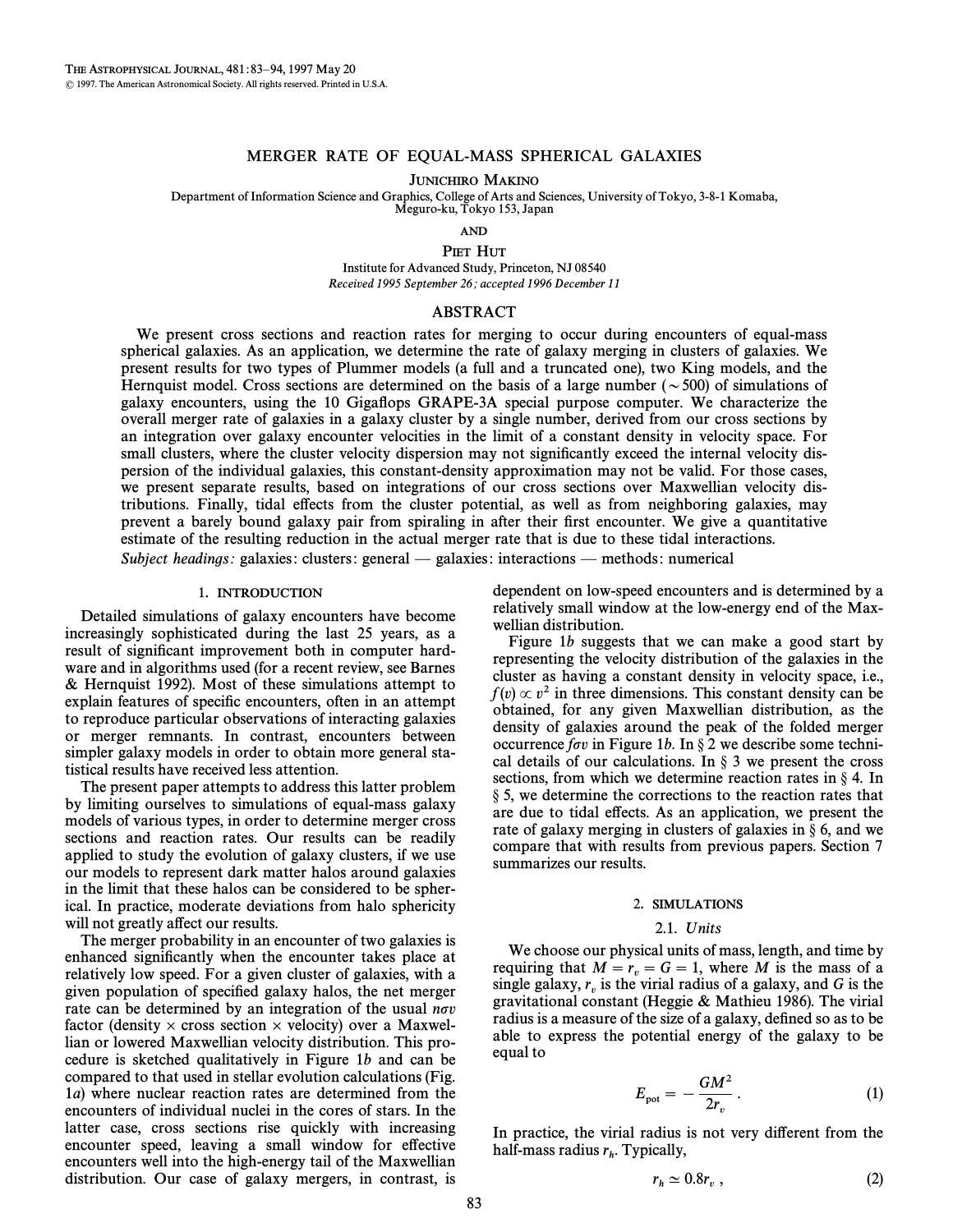

FIG. 1.—(a) Nuclear reaction rates in the core of a star, as the product of cross section  $\sigma$  and the rate factor vf (v), with v denoting the relative velocities of the nuclei and  $f(v)$  their Maxwellian distribution. (b) Merger rates in a rich cluster of galaxies, similar to the stellar evolution case.

with a coefficient generally in the range  $0.76-0.98$  (Spitzer 1987,  $\S$  1.2a). In our standard case of a Plummer model we have

$$
r_h = \frac{3\pi}{16\sqrt{2^{2/3} - 1}} \, r_v = 0.77 r_v \,, \tag{3}
$$

for the Hernquist model

$$
r_h = \frac{(1 + \sqrt{2})}{3} r_v , \qquad (4)
$$

and for a constant-density sphere

$$
r_h = \frac{3 \times 2^{2/3}}{5} r_v = 0.95 r_v . \tag{5}
$$

The main reason to take the virial radius, rather than the more usual half-mass radius, as our choice of units is a physical one: when we vary the internal structure of our galaxies, it is more meaningful to keep the total energy  $E$  of a galaxy constant than its half-mass radius. In our units,

$$
E = E_{\text{pot}}/2 = -\frac{1}{4} \,. \tag{6}
$$

In terms of the particle positions, the virial radius is the harmonic mean particle separation<br> $r_v = \left\langle \frac{1}{1 - \sqrt{1 - \frac{1}{1 - \frac{1}{1 - \frac{1}{1 - \frac{1}{1 - \frac{1}{1 - \frac{1}{1 - \frac{1}{1 - \frac{1}{1 - \frac{1}{1 - \frac{1}{1 - \frac{1}{1 - \frac{1}{1 - \frac{1}{1 - \frac{1}{1 - \frac{1}{1 - \frac{1}{1 - \frac{1}{1 - \frac{1}{1 - \frac{1}{1 - \frac{1}{1 - \frac{1}{1 - \frac{1}{1 - \frac{1}{1 - \frac{1}{1$ 

$$
r_v = \left\langle \frac{1}{r_i - r_j} \right\rangle^{-1}, \tag{7}
$$

averaged over all particle pairs  $i \neq j$ .

#### 2.2. Galaxy Models and Initial Conditions

For the initial spherical galaxy model, we adopted five different choices: two Plummer models with different cutoff radii  $r_c$  (22.8 and 4), two King models with different values for the central potential  $W_c$  (1 and 7), and a Hernquist model (Hernquist 1990) with  $r_c = 20$ . We will indicate the plummer model with  $r_c = 4$  by "truncated Plummer" and Plummer model with  $r_c = 4$  by "truncated Plummer" and the Plummer model with  $r_c = 22.8$  simply by "Plummer."

These models provide a wide range of central condensation and halo distribution. They all have an isotropic velocity distribution since, according to Aguilar  $\&$  White (1985), the difference in the velocity distribution is less important in determining merger cross sections than the difference in the density distribution. For all calculations, initial galaxies are modeled by 2048 equal-mass particles (except for several test calculations; see  $\S$  3.4). Thus the total number of particles per run is 4096. For Plummer models and King models, we constructed random realizations using an algorithm similar to the one described in Aarseth, Hénon, & Wielen (1974). For Hernquist models, we adopted a kind of "quiet start," in which particle  $i$  is initially placed in an arbitrary position on a sphere with a radius corresponding to the Lagrangian mass  $(i - 0.5)/N$ . The velocity of each particle was then chosen randomly from the velocity distribution function at that radius.

Since the initial galaxy models are spherical, the relative orbit of the two given galaxies is determined by only two parameters specifying the incoming branch of the hyperbolic Kepler orbit, the impact parameter  $\rho$ , and the relative velocity at infinity  $v$ . In this study, we found it more convenient to specify the initial orbit by  $v$  and the pericenter distance  $r<sub>n</sub>$  of the extrapolated unperturbed hyperbolic <sup>p</sup> orbit, in the limit that two galaxies would have been point masses. The reason to use  $r_p$  rather than  $\rho$  is related to the measurements of energy change during relatively wide encounters: keeping  $r_p$  constant allows us to let v smoothly go to zero in the parabolic limit, where  $\rho \to \infty$ .

Figure 2 shows the initial conditions used to determine the merging criterion for each models. The number of runs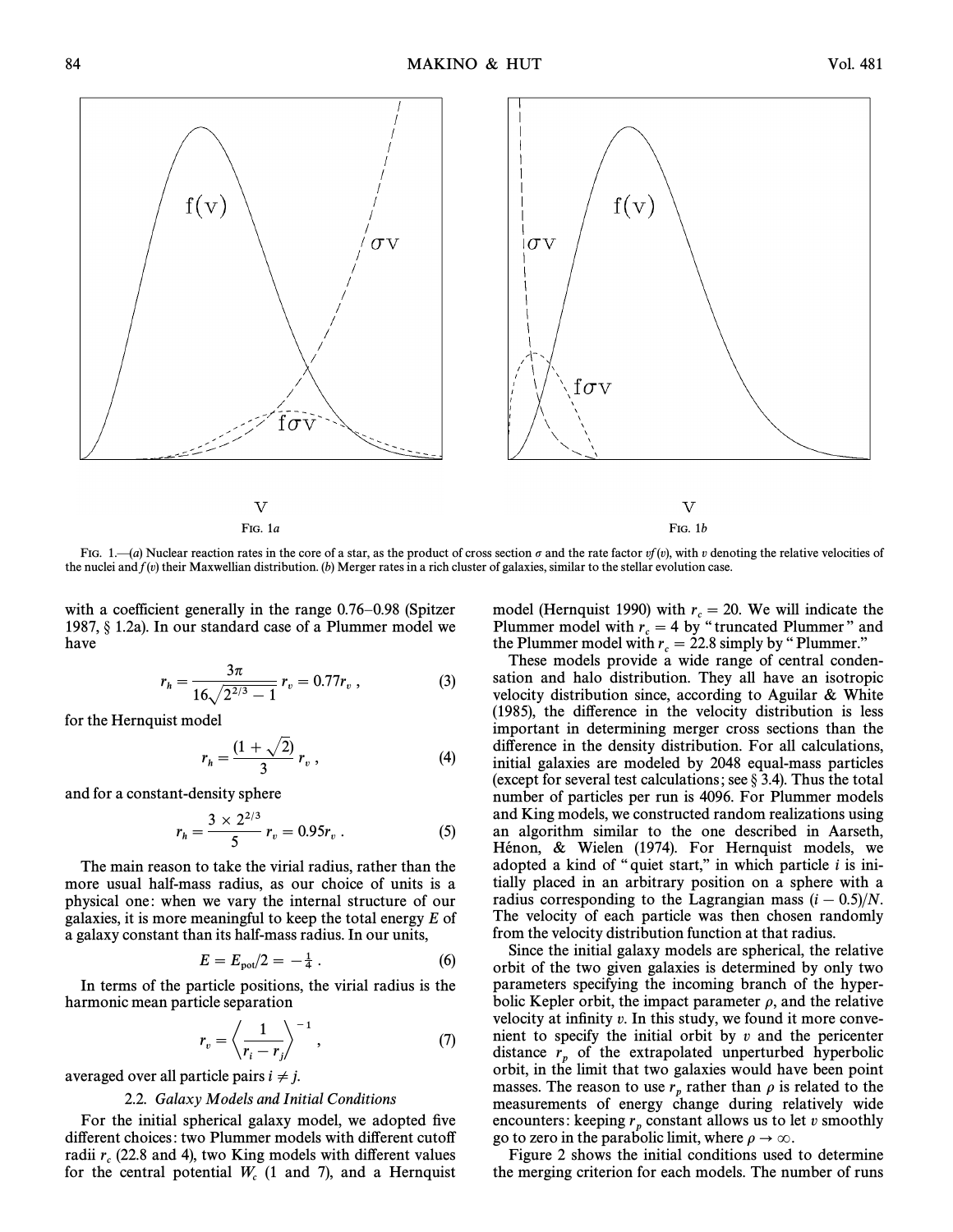

FIG. 2.—For each value of the pericenter distance  $r<sub>p</sub>$ , circles indicate the position 2. The cluster value of the performed instance  $v_p$ , encounter has been choice of asymptotic velocities v for which a galaxy encounter has been carried out. Through linear interpolation of the energy dissipation, the critical velocity  $v(r_n)$  for producing parabolic outgoing orbits is found for each  $r_n$  value. The full line connecting these points indicates the border of the region within which merger takes place.

for one model is 60–140. The following values for  $r_n$  were used: 0, 0.0125, 0.05, 0.2, 0.4, 0.6, 0.8, 1.2, 1.4, 1.6, 1.8, 2.0, 2.4, 2.8, 3.2, 3.6, 4.0, 4.8, 5.6, 6.4, and 8.0. For the initial separation between the two approaching galaxies, we choose a value of roughly 10 max  $(r_n, 2r_h)$ , where  $r_h$  is the half-mass value of roughly to max  $\binom{n}{r}$ ,  $\sum_{h}$ , where  $r_h$  radius of each of the two identical galaxies.

#### 2.3. Hardware and Numerical Integration Method

We have used a GRAPE-3A (Okumura et al. 1993), a special purpose computer for collisionless N-body simulation, for all simulations. The GRAPE-3A performs the calculation of the gravitational interaction between particles. It is used with a host computer which is a UNIX-based workstation. All calculations except for the force calculation are performed on the host computer. One GRAPE-3A board hosts eight custom LSI chips, each of which calculates the gravitational interaction between particles in the speed of about 0.75 GÑops. Thus the peak speed of one board is 6 GÑops. For most runs, we have used two GRAPE-3A boards in parallel.

For the force calculation, we have used a simple directsummation algorithm. Although it is perfectly possible to use the  $O(N \log N)$  tree algorithm on the GRAPE systems (Makino 1991), it is not practical to do so for small particle numbers. The minimum number of particles for which the tree code is faster than the direct summation algorithm is  $1-4 \times 10^4$ , depending on the speed of the host computer. Since we typically used only 4096 particles, direct summation was much faster than the tree code.

We used the time-centered leap-frog integrator. The time step was 1/128 for all runs. The size of the softening parameter was  $\epsilon = 1/32$ . These parameters gave sufficient accuracy, resulting in a relative energy error well below 0.1% at the end of each calculation.

#### 2.4. Simulation Termination Procedure and Data Reduction

For each choice of galaxy model and for each choice of pericenter distance  $r_p$ , we have carried out a series of galaxy

encounter simulations at different values for the encounter velocity  $v$  (measured at infinity). For each of these simulations, we determine the energy of the relative orbit of the two galaxies, well after the first encounter, using the simple energy criterion:

$$
E = -\frac{GM_1M_2}{r} + \frac{1}{2}\,\mu v^2\,,\tag{8}
$$

where  $M_1$  and  $M_2$  are the masses of two galaxies, r is the distance between two galaxies, G is the gravitational constant, and  $\mu = M_1 M_2 / (M_1 + M_2)$  is the reduced mass, v is the relative velocity the relative velocity.

In Figure 3, we plot the energy  $E(t)$  as a function of time t, for the case of Hernquist model initial conditions, with  $r_p =$  $p = 0.0125$  and  $v = 1.2$ . It is clear that the asymptotic value of the energy is reached soon after the encounter. However, to be on the safe side, we have extended all runs to reach a final separation comparable to the initial separation, where possible (for a bound final state, we have taken the minimum of this separation and the apocenter of the elliptic orbit). In this particular example, it takes far more time to reach the initial separation again because the outgoing orbit has far less positive energy and therefore the galaxies recede more slowly than they came in.

Having determined the asymptotic energy values  $E(r_p, v)$ , relect the pair of n-values between which the energy we select the pair of  $v$ -values between which the energy changes sign. We then use linear interpolation to determine the critical point  $r_p(v)$  at which the outgoing orbit would have been just parabolic, separating the regions of merging and escape. Figure 2 indicates this process, for the case of Plummer models. Each circle represents a galaxy encounter run, and the full line connects the critical  $r_p(v)$  points.

Figure 4 shows the same results, but translated from  $r$ values to  $\rho$  values. The impact parameter  $\rho$  is related to the pericenter distance  $r_n$  through the gravitational focusing relation (see eq. 14 below).

As a technical note, here is a brief description of the actual implementation of the energy determination,



FIG. 3.—Total energy  $E(t)$  of the two galaxies after the first encounter, as a function of time t, as specified in eq. (7). The initial lowering of the total energy is caused by the fact that the tidal interaction terms have been neglected in the calculation of the potential.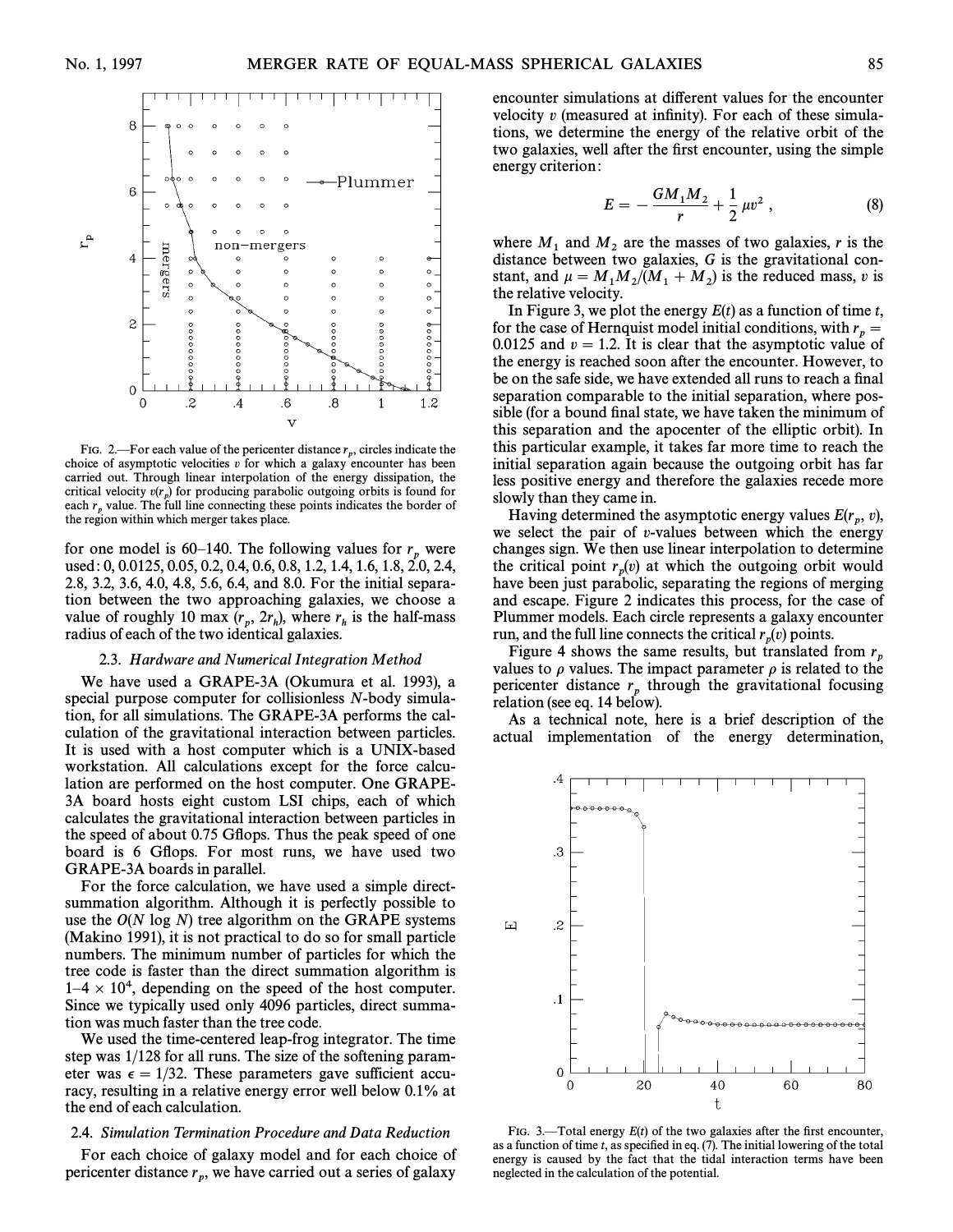

FIG. 4.—Maximum impact parameter  $\rho_{\text{crit}}(v)$  for which merging takes place, as a function of velocity at infinity v, for Plummer model initial conditions. (b) An enlargement of  $(a)$ , for small impact parameter values.

equation (8), in which appear the mass, position, and velocity of the galaxies after the encounter. They are calculated by the following procedure:

1. We make a crude guess for the center of mass of each galaxy. Here we use the center of mass of particles that are initially in one galaxy as the guess for the center of mass of the galaxy at that time.

2. For each particle, we determine to which galaxy it belongs. We calculate estimated binding energy given by

$$
E_{ij} = -\frac{GM_j}{(r_{ij}^2 + R_0^2)^{1/2}} + \frac{1}{2} v_{ij}^2, \qquad (9)
$$

where  $r_{ij}$  is the distance between particle *i* and the estimated center of mass of the galaxy j,  $v_{ij}$  is the relative velocity between them, and  $R_0$  is the length-scale parameter that  $\theta$  is the length-scale parameter that  $\theta$  is the length-scale parameter that represents the depth of the potential well of galaxies. We use  $R_0 = 0.6$ , which gives a fairly accurate estimate for the potential for Plummer models. We then make our initial guess as to which galaxy particle  $i$  mostly likely might be bound by assigning it to galaxy 1 if  $E_{i1} < E_{i2}$  or to galaxy 2 if  $E_{i1} > E_{i2}$ .

3. For each galaxy, we determine which of the particles that are labeled as belonging to it are actually bound to the galaxy. If the binding energy of a particle relative to the galaxy is positive, we regard it as an unbounded escaper.

4. We repeat step (3) until membership converges.

Most of the data reduction was performed using the NEMO software package, in the version provided by Teuben (1995).

## 3. CROSS SECTIONS FOR GALAXY MERGING

## 3.1. Results and Scaling Relations

Figure 5 shows the critical velocity for merging  $v_{\text{crit}}$  as a Figure 5 shows the entired velocity for merging  $v_{\text{crit}}$  as a function of the impact parameter  $\rho$  for all galaxy models used. The merging criterion determined experimentally here shows only a weak dependence on the galaxy model: for the whole range of impact parameters studied, the difference in  $v_{\rm crit}$  among the different models is less than 20%. For the Plummer model, we find a good fit with  $v_{\rm crit} \propto \rho^{-0.75}$  for large a as plotted for comparison in Figure 5. For the King large  $\rho$ , as plotted for comparison in Figure 5. For the King model with  $W_c = 1$  the index is slightly larger and for  $W_c = 7$  the index is slightly smaller. The slope for the Hernquist 7 the index is slightly smaller. The slope for the Hernquist model is somewhat smaller still.

At first sight, these results seem to be in good agreement with the distant tidal impulsive approximation, which indeed predicts a relationship  $v_{\rm crit} \propto \rho^{-0.75}$  for large  $\rho$ . The tidal impulsive approximation has been used by many researchers to obtain analytic approximations for changes



FIG. 5.—Maximum velocity  $v_{\text{crit}}(\rho)$  for which merger takes place. The vertical vectors of  $v_{\text{crit}}(\rho)$  for which merger takes place. impact parameter  $\rho$  and  $v_{\text{crit}}$  are both asymptotic values, in the limit of infinite initial galaxy separation. Solid, short-dashed, long-dashed, shortdot-dashed and long-dot-dashed curves are results for Plummer  $(r_{\text{cut}} = 23)$ . King  $(W - 1)$ , King  $(W - 7)$ , Plummer  $(r_{\text{cut}} = 4)$ , and Hernquist 23), King ( $W_c = 1$ ), King ( $W_c = 7$ ), Plummer ( $r_{\text{cut}} = 4$ ), and Hernquist models respectively models, respectively.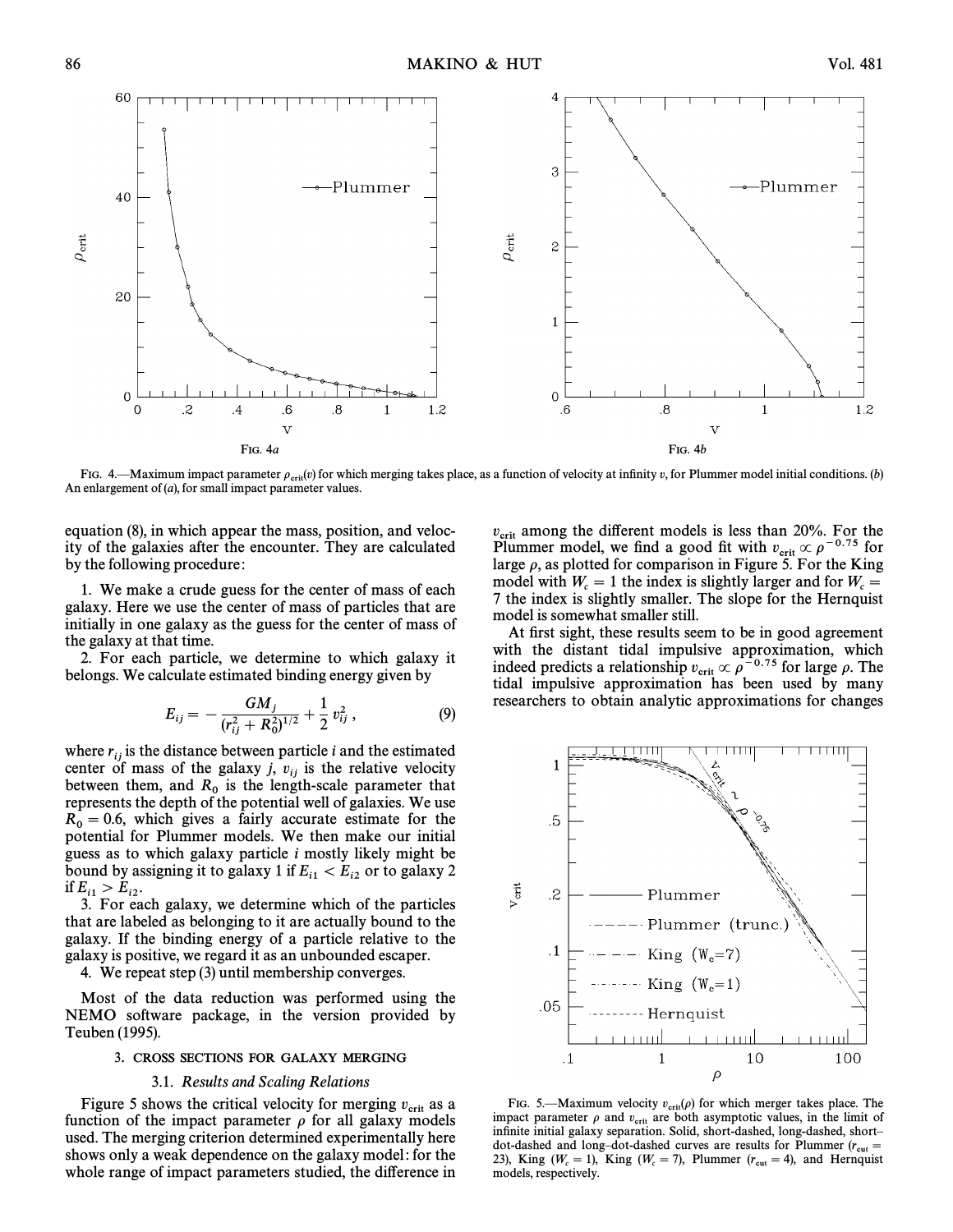in mass and energy of galaxies involved in relatively weak encounters (Richstone 1975; White 1979; Dekel, Lecar, & Shaham 1980; Richstone & Malumuth 1983). In this approximation, the loss of energy of the relative orbital motion of the two galaxies scales as<br> $\Delta E \propto \left(\frac{GM}{r^2}\right)$ 

$$
\Delta E \propto \left(\frac{GM}{r_p^2 v_p}\right)^2, \qquad (10)
$$

where  $r_p$  and  $v_p$  are the relative distance and relative veloc-<br>ity at closest approach. For the critical velocity, the energy ity at closest approach. For the critical velocity, the energy loss is equal to the kinetic energy of the orbital motion at infinity,

$$
\Delta E = \frac{1}{2} \ \mu v^2 \ , \tag{11}
$$

where  $\mu = M/2$  is the reduced mass. If we apply the point mass approximation for the relative orbit, the relations between the orbital elements are given by conservation of angular momentum and energy as

$$
\rho v = r_p v_p ,
$$
  
\n
$$
\frac{1}{2} \mu v^2 = \frac{1}{2} \mu v_p^2 - \frac{GM^2}{r_p} .
$$
 (12)

Here we assume that  $\mu v^2 \ll GM^2/r_p$ . Under this assumption the last equality is reduced to tion, the last equality is reduced to

$$
v_p = \sqrt{\frac{4GM}{r_p}}.
$$
 (13)

The resulting pericenter distance is then given as

$$
r_p = \frac{\rho^2 v^2}{4GM},\qquad(14)
$$

and the incoming velocity can now be expressed in terms of the impact parameter as

$$
v \propto \rho^{-3/4} \tag{15}
$$

seemingly in good agreement with the data shown in Figure 6.

# 3.2. T he Masking Tendency of Gravitational Focusing

This good agreement is, however, fortuitous and does not reflect the physical reality. The discrepancies can be seen clearly in Figure 6, which shows the critical velocity  $v_m$  as a function of pericenter distance  $r_n$ . If the tidal approximation were really valid, the results for all models would show the same asymptotic behavior of  $v \propto r_p^{-3/2}$ . The results for the Plummer models and the concentrated King model is close to the theoretical line. However, the results for the Hernquist model and the shallow King model deviate signiÐcantly.

Indeed, there was no reason to expect an impulsive tidal approximation to give us guidance in estimating the critical velocity for mergers to take place. As is clear from Figure 6, mergers at large  $r<sub>n</sub>$  take place for nearly parabolic orbits, where the duration of relatively close encounters around pericenter passage is drawn out to a total time exceeding that of the half-mass crossing time. There is no reason to expect, under these circumstances, that any type of impulsive approximation would be valid.

Why, then, did Figure 5 show such a good correspondence with the line  $v_{\text{crit}} \propto \rho^{-0.75}$ ? The reason can be found<br>in a conspiracy of gravitational focusing effects together in a conspiracy of gravitational focusing effects together with the real merger criterion. This can be seen as follows.



FIG. 6.—As Fig. 5, but with the merger velocity  $v_{\text{crit}}(r_p)$  now plotted Fig. 5, but with the series results in the line against the pericenter distance  $r_p$ . The tidally impulsive limit, the line region of  $r_p$ . The tidally impulsive limit, the line  $v_{\text{crit}} \propto r_p^{-3/2}$ , is given here for comparison.

Suppose that we start with a relation for the energy loss in the form of a power law

$$
\Delta E \propto r_p^{-\alpha} \ . \tag{16}
$$

For the critical velocity at infinity, we then have

$$
v \propto r_p^{-\alpha/2} \ . \tag{17}
$$

From equation  $(14)$ , we obtain

$$
v \propto \rho^{-\alpha/(\alpha+1)}\,. \tag{18}
$$

The slope of this relation between  $\rho$  and v lies in the range $\{-1, 0\}$ , for any positive value of  $\alpha$ . This implies that even large di†erences in the relations between nearest approach and energy loss are not very well visible in Figure 5.

From a practical point of view, this reasoning has an interesting consequence: equation  $(18)$  implies that the merging cross section is relatively insensitive to the fact that the amount of energy loss varies widely among different models when measured at the same pericenter distance.

From a theoretical point of view, we already saw that the impulsive tidal approximation is not reasonable. More specifically, the timescale of the encounter is proportional to  $r_p^{1.5}$ . If this encounter timescale significantly exceeds the polytopedia of a particle in the polytopedia binding orbital timescale of a particle in the galaxy, the binding energy of that particle becomes an adiabatic invariant. As a result, the energy change decays exponentially as a function of increasing  $r_p$ . If a galaxy has a finite radius r, encounters with  $r \ge r$  will result in only a very small energy change with  $r_n \gg r$  will result in only a very small energy change, when  $r_p > r$  with result in only a very simulated and  $v(r_p)$  would thus decrease exponentially.

#### 3.3. T heoretical Scaling Arguments

A simple alternative to the impulsive approach could start with a determination of the amount of significant particle overlap during the encounter. A quick inspection of Figures 5 and 6 already shows that this may be a reasonable approach, when we realize the exceptional nature of the Hernquist & King  $(W_c = 1)$  models. These are the two models that deviate most in both figures and indeed these models that deviate most in both figures, and, indeed, these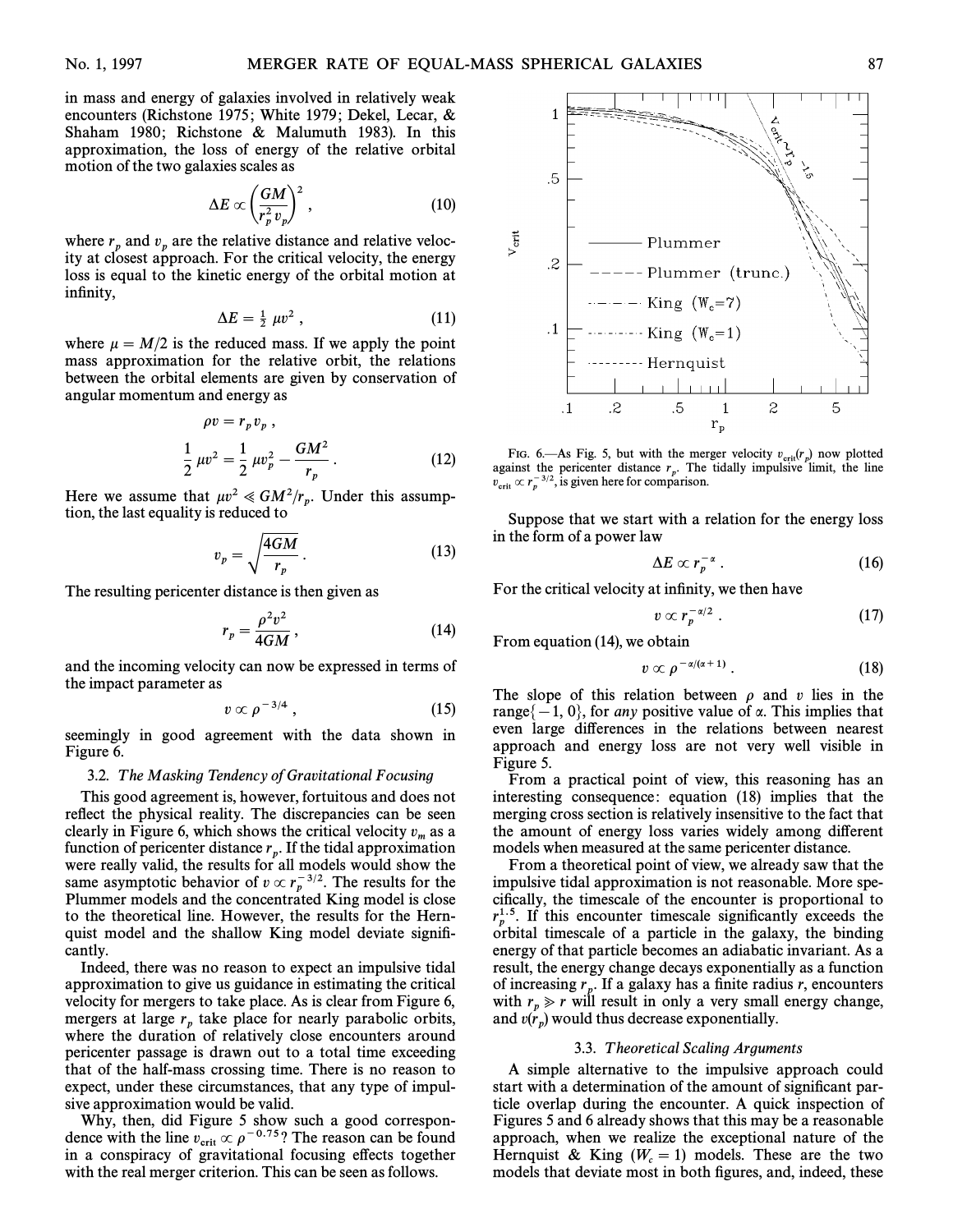are the two models that deviate most in the position of the radius that encloses 95% of the mass in each model, with the King  $(W_c = 1)$  model having an unusually sharp cutoff<br>and the Hernquist model having an unusually large amount and the Hernquist model having an unusually large amount of matter far from the core region (see also Fig. 12).

If a galaxy has an extended halo with a power-law density profile, the particles in the region outside the radius  $r_p$  have <sup>p</sup> orbital timescales comparable to, or longer than, the timescale of the encounter. As a result, those particles are strongly perturbed, and we can still expect the impulsive approximation to give a reasonable estimate, at least in order of magnitude. Thus the energy gain of particles outside the radius  $r_p$  can be estimated from the typical velocity kick  $\Delta v$  they receive as

$$
\Delta E_{\text{out}} \approx [M - M(r_p)](\Delta v)^2
$$
  
= 
$$
[M - M(r_p)] \left(\frac{2GM}{r_p v_p}\right)^2,
$$
 (19)

where  $M(r)$  is the mass of a single galaxy enclosed inside the radius r (the total mass  $M = 1$  initially, in our units). The velocity  $v_p$  at pericenter passage is related to  $r_p$  in the para-<br>bolic approximation by  $\frac{1}{2}r^2 \sim GM/r$ . This gives bolic approximation by  $\frac{1}{2}v_p^2 \approx GM/r_p$ . This gives

$$
\Delta E_{\rm out} \approx \frac{G[M - M(r_p)]M}{r_p} \,. \tag{20}
$$

Note that this energy change is equal to the binding energy of the mass outside the radius  $r_p$ . In other words, in our proximation all particles are divided into two groups, and approximation all particles are divided into two groups, and inner and an outer group. The inner particles are considered to be left undisturbed, while the outer ones are significantly perturbed during the encounter.

For galaxy models with a halo described by a power-law density  $\rho_d = r^{-\beta}$ , we have  $[M - M(r)] \propto r^{-\beta+3}$  and

$$
\Delta E_{\rm out} \propto r_p^{2-\beta} \ , \quad v \propto r_p^{1-\beta/2} \ . \tag{21}
$$

For the Hernquist model,  $\beta = 4$ . Therefore the power index in the latter relation is  $-1$ . For the Plummer model,  $\beta = 5$ , and the index becomes  $-3/2$ .

Figure 7 shows the critical velocity obtained by N-body simulations and that estimated using equation  $(20)$ . For both Plummer and Hernquist models, the theoretical estimate and the numerical result show a reasonable agreement, well within a factor of 2 for  $r_p$  values in the range  $\{1, 20\}$ . This is a very satisfactory result, given the simple nature of our approximations.

#### 3.4. Cross Sections

From the  $\rho_m(v)$  results, plotted in Figures 4 and 5, it is straightforward to determine the cross section  $\sigma(v)$  for mergers to occur:

$$
\sigma(v) = \pi \rho^2 \ . \tag{22}
$$

The results are plotted in Figure 8.

A more useful way to display these cross sections is by multiplying them by a factor  $v^3$ . The first two factors of v reflect the three-dimensional nature of a Maxwellian velocity distribution, with a velocity space volume factor of  $v^2 dv$ (see eq.  $[29]$ ), while the third factor indicates the fact that, for a fixed target size, the rate of merging encounters is proportional to the relative velocity of the galaxies involved.

The results, in the form of  $v^3\sigma(v)$ , are plotted in Figure 9. There is a slight gap at the left-hand side of the curves, where it would have been too time-consuming to determine the critical merger velocities through numerical simulations. Fortunately, we can use the arguments developed in § 3.3 to extrapolate our numerical results leftward of where the curves end. For galaxy models with a halo described by a power-law density  $\rho_d = r^{-\beta}$ , we find from equations (14) and  $(21)$  that

$$
\rho \propto v^{(\beta - 1)/(2 - \beta)} \ . \tag{23}
$$

This leads directly to

$$
\sigma v^3 \propto \rho^2 v^3 \propto v^{(\beta - 4)/(\beta - 2)} \ . \tag{24}
$$

For a Hernquist model, with  $\beta = 4$ , we see that this quantity tends to a constant value for vanishing  $v$ , while for a



FIG. 7.—Same as Fig. 6, but including the theoretical estimate for large  $r_p$ . (a) Experimental results for a Plummer model, together with the theoretical proton  $r = 3/2$ . (b) Similar results for a Hernquist model, togeth estimate  $v_{\rm crit} \propto r_p^{-3/2}$ . (b) Similar results for a Hernquist model, together with the theoretical estimate  $v_{\rm crit} \propto r_p^{-1}$ .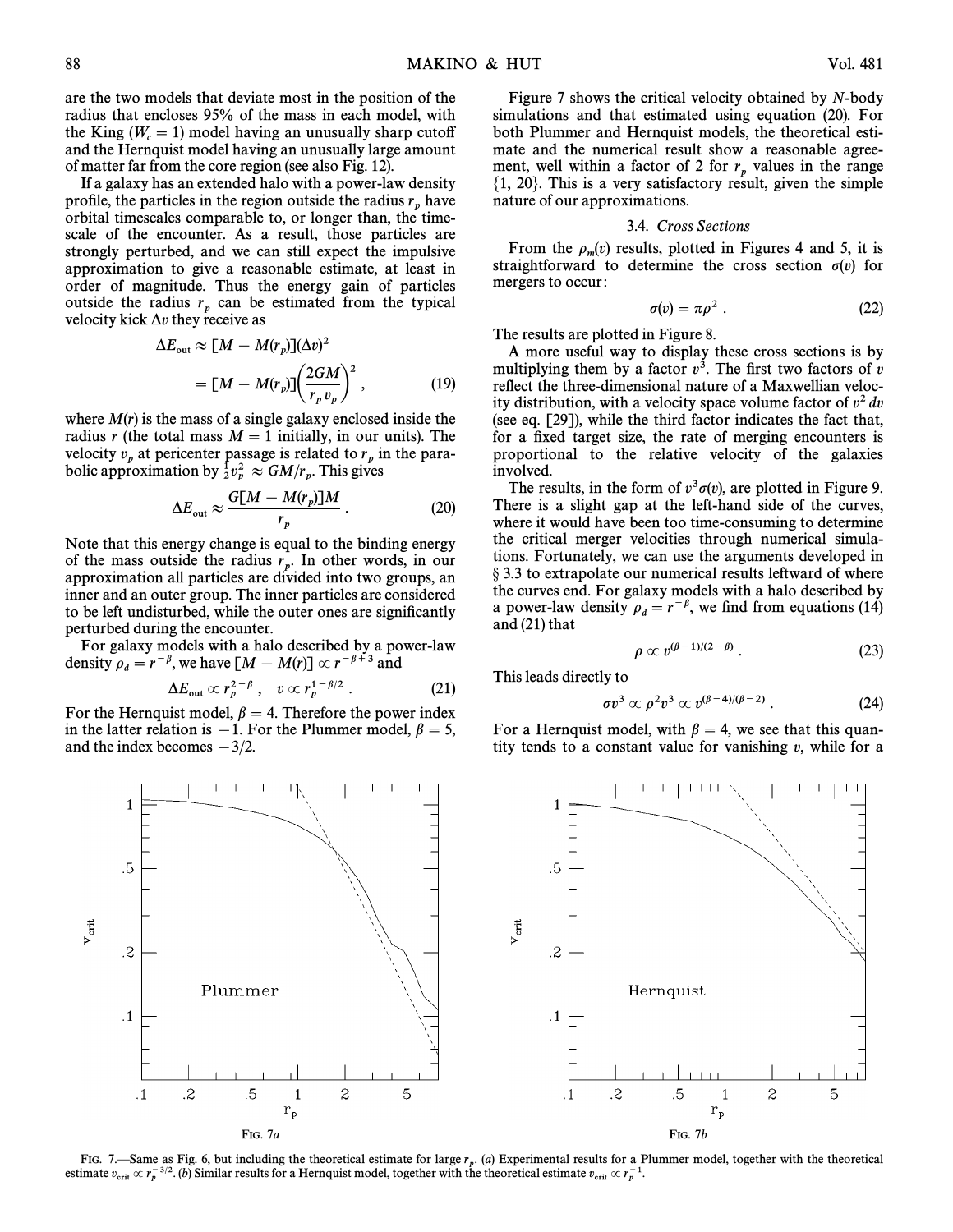

FIG. 8.—Merging cross section  $\sigma(v)$ , where v is the initial encounter velocity (at infinity). The various lines have the same meaning as those in Fig. 5.

Plummer model this quantity tends to scale as  $v^{1/3}$  for low v values. In the rate determinations of  $\delta$  4, we will use these analytic extrapolations to augment the numerical data.

### 3.5. Error Discussion

In our simulations, the total number of particles per galaxy has been typically  $N = 2 \times 10^3$ . Depending on the exact definition of half-mass relaxation time  $t<sub>hr</sub>$  and halfmass crossing time  $t_{\text{hc}}$ , we can get somewhat different<br>relationships hetween these two quantities I et us take as a relationships between these two quantities. Let us take as a reasonably accurate choice the expression  $t_{\text{hr}}/t_{\text{hc}} =$ <br>0.1 N/ln (0.4 N) (see Spitzer 1987 for the factor 0.4) For  $0.1N/\ln(0.4N)$  (see Spitzer 1987 for the factor 0.4). For  $N = 2 \times 10^3$ , this gives us  $t_{\rm hr}/t_{\rm hc} \simeq 30$ . However, we have used a softening length of 1/32. With a strong-deflection distance of order  $1/N$ , the added softening increases the relaxation time by a factor log  $N/\log 32 \simeq 2$ . Our galaxies can thus be expected to show significant relaxation after 60 half-mass crossing times. In our units, the internal threedimensional velocity dispersion of a galaxy is  $1/2^{1/2}$ , and the time to cross the system, starting at the half-mass radius, is therefore  $\sim 2/2^{1/2} \simeq 3$ . Thus, we can expect significant relaxation to occur after  $\sim$  200 time units.

For the simulation in Figure 3, relaxation effects are not expected to be very important, given a total duration of the simulation of 100 time units. However, for larger impact parameters, the duration of a typical encounter simulation can be significantly longer, and relaxation effects may begin to inÑuence the measurements of energy dissipation. This in turn will effect the determination of the border line for mergers to take place at high values for the impact parameter.

We have run various tests in order to determine the systematic errors that can occur for large  $r_n$  values. For p example, for the King models with  $W_c = 1$ , we have rerun a<br>number of experiments using a total particle number per number of experiments, using a total particle number per galaxy in the range  $512 \le N \le 16384$ , as compared to our standard value  $N = 2048$ . For relatively small pericenter values, such as  $r_p = 0.1$  and  $r_p = 3.2$ , we did not find any values, such as  $r_p = 0.1$  and  $r_p = 5.2$ , we did not find any noticeable change for the final merger boundary value



FIG. 9.—The differential merging rate  $v^3\sigma(v)$  plotted as a function of the velocity  $v$  for five different galaxy models. The curves have the same meanings as in Fig. 5.

 $v_m(r_p)$ . In fact, even downgrading our runs by a factor of 4 in the total particle number did not have a significant effect on the  $p_m(r_p)$ . In fact, over downgrading our rans by a factor of  $\overline{r}$  in total particle number did not have a significant effect on the outcome.

However, for  $r_p = 6.4$ , we found that the measured  $v_m(r_p)$ steadily decreased for increasing particle numbers, until leveling off for a value of  $N$  that is 4 times larger than originally used. As a consequence, the reduction in slope in the lower right corner in the line labeled "King"  $(W_c = 1)$  in Figure 6 is not correct. In the limit of  $N \rightarrow \infty$ , the line will Figure 6 is not correct. In the limit of  $N \to \infty$ , the line will continue to descend with a near-constant slope, leading to  $v_m$  values around  $r_p = 8$  that are roughly half of what we have obtained here for our standard value of  $N = 2048$  $p_m^m$  values dround  $r_p$  –  $\sigma$  that the roughly half of  $N = 2048$ particles per galaxy. However, these systematic errors do not contribute significantly to the overall reaction rates, as we can see in Figure 9.

#### 4. MERGER RATES

Given the cross section determined in the previous section, we are now in a position to determine the rate at which mergers occur, by averaging over a distribution of velocities.

The distribution function for the velocity of the galaxies

inside a cluster is given in a Maxwellian approximation by  

$$
f_1(v) = \left(\frac{2}{\pi}\right)^{1/2} \sigma_e^{-3} v^2 e^{-v^2/2\sigma_e^2},
$$
(25)

where  $\sigma_e$  is the one-dimensional velocity dispersion for the cluster.

The distribution of encounter velocities is then given by

$$
f_2(v) = 2^{-1} \pi^{-1/2} \sigma_e^{-3} v^2 e^{-v^2/4 \sigma_e^2} \,, \tag{26}
$$

where in both cases we use a normalization condition of

unity after integration over velocities:  
\n
$$
\int_0^\infty f_1(v)dv = \int_0^\infty f_2(v)dv = 1.
$$
\n(27)

Let us introduce the ratio  $x$  of the one-dimensional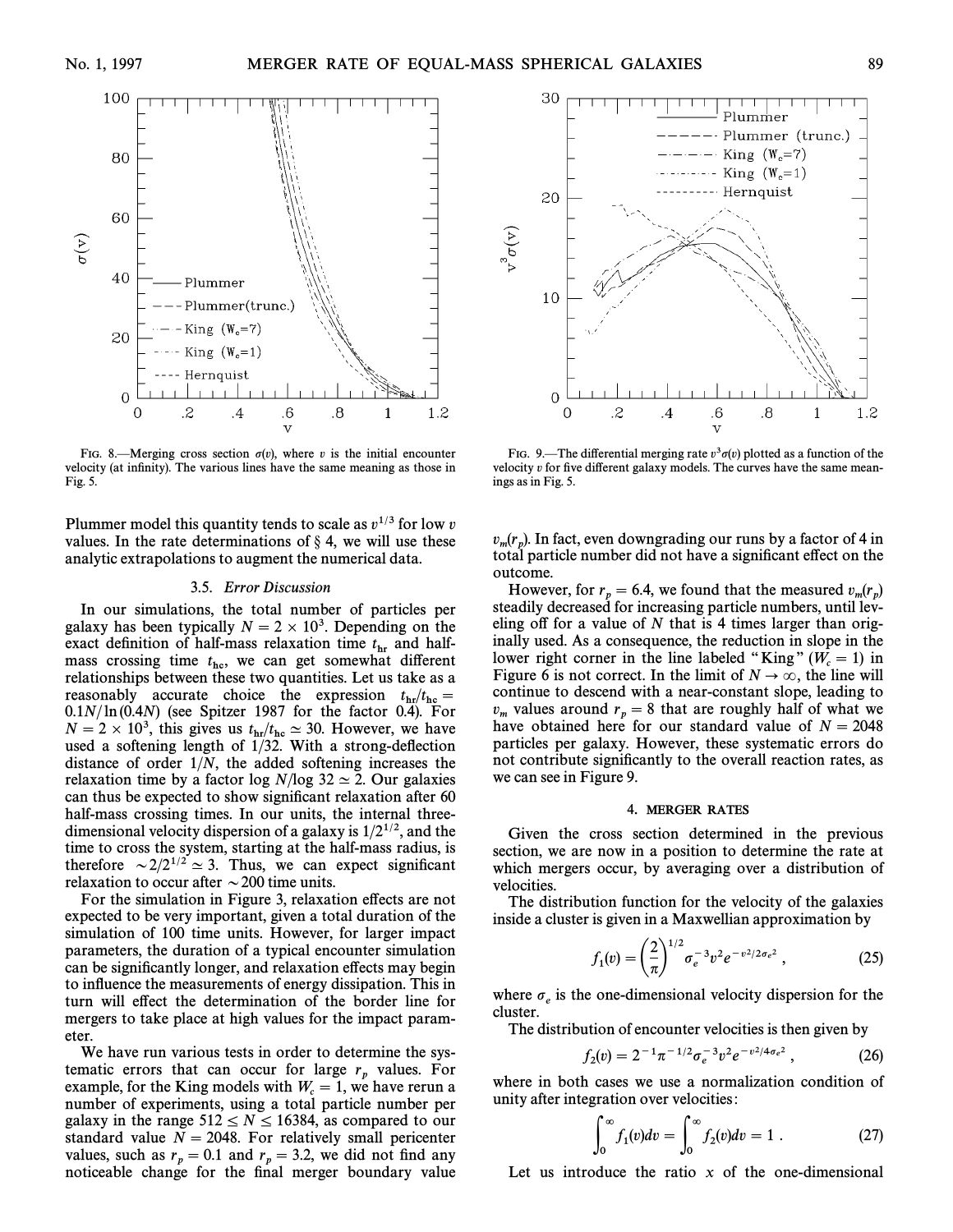

FIG. 10.—Merger rate  $R(x)$  as a function of the ratio of velocity dispersions:  $\sigma_{\rho}$  indicates the velocity dispersion of the galaxies inside the galaxy cluster, and  $\sigma_i$  the internal velocity dispersion for the stars inside each galaxy model.

velocity dispersion of the cluster and the one-dimensional internal velocity distribution of the stars in each galaxy,

$$
x = \frac{\sigma_e}{\sigma_i} = \sqrt{6}\sigma_e \,,\tag{28}
$$

since  $\sigma_i = 1/6^{1/2}$  in our units in which the specific kinetic energy  $(3/2)\sigma_i^2 = 1/4$ . We thus have

$$
f_2(v) = 2^{-1} \pi^{-1/2} \sigma_e^{-3} v^2 e^{-3/2v^2/x^2} , \qquad (29)
$$

The number of merging events per unit time per unit volume is given by

$$
R(n, x) = n2 \int_{v=0}^{\infty} vf_2(v) \sigma(v) dv , \qquad (30)
$$

where *n* is the number density of the galaxies and  $\sigma(v)$  is the cross section of merging.

We can also write this result as

$$
R = n^2 2^{-1} \pi^{-1/2} \sigma_e^{-3} R(x) , \qquad (31)
$$

where 
$$
R(x)
$$
 is the nondimensional merging rate defined as  

$$
R(x) = \int_0^{v_{\text{crit}}} v^3 \sigma(v) e^{-3/2v^2/x^2} dv , \qquad (32)
$$

where the upper limit of integration is reached at  $v_{\text{crit}}$  since the cross section  $\sigma(v) = 0$  for  $v > v$ the cross section  $\sigma(v) = 0$  for  $v > v_{\text{crit}}$ .<br>Note that in our units it is not imm

Note that in our units it is not immediately clear that this last expression is dimensionless. If we remind ourselves of the fact that our internal one-dimensional velocity dispersion  $\sigma_i = 1/6^{1/2}$  and the virial radius of an individual galaxy  $r_v = 1$ , we can rewrite the expression for  $R(n, x)$  as

$$
R = n^2 2^{-1} \pi^{-1/2} r_v^2 \frac{(36\sigma_v^4)}{\sigma_e^3} R(x)
$$
  
= 
$$
\frac{18}{\sqrt{\pi}} \frac{1}{x^3} n^2 r_v^2 \sigma_i R(x) ,
$$
 (33)

TABLE 1 NONDIMENSIONAL MERGER RATE

| Model                          | $R_{\infty}$ |
|--------------------------------|--------------|
| Plummer                        | 11.9         |
| Plummer $(r_{\text{cut}} = 4)$ | 11.5         |
| King $(W_c = 1)$               | 12.4         |
| King $(W_c = 7)$               | 11.8         |
| Hernquist                      | 13.8         |

from which it is clear that  $R(x)$  is dimensionless since all physical factors (density squared  $\times$  cross section  $\times$ velocity) have been displayed here explicitly.

In rich clusters, the velocity dispersion  $\sigma_e$  in the cluster is several times larger than the internal velocity dispersion  $\sigma_i$ in each of the galaxies. Even for less rich clusters,  $\sigma_e > \sigma_i$ ,<br>typically typically.

Figure 10 shows  $R(x)$ . For  $x \ge 2$ , R is close to the asymptotic value for  $x \to \infty$ . Thus, for most rich clusters, the merging rate calculated with constant  $f(v)$  gives an error less than a few percent. For that regime, the dimensionless merging rate is given by

is given by  
\n
$$
R_{\infty} = \lim_{x \to \infty} R(x) = \int_0^{v_{\text{crit}}} v^3 \sigma(v) dv.
$$
\n(34)

Note that  $R_{\infty}$  does not depend on the velocity distribution of galaxies within the cluster. The only dependency on the external velocity dispersion  $\sigma_i$  is through the factor  $\sigma_e^{-3}$ <br>in the expression for **P** itself. This is simply the dilution in the expression for R itself. This is simply the dilution factor in velocity space: increasing the external velocity dispersion decreases the density of galaxies within the region in which encounters can lead to merging.

Table 1 shows the nondimensional merging rate  $R_{\infty}$  for all models. For nonzero values of x, we can approximate  $R(x)$  for most models by the following fitting formula

$$
R_{\mathbf{p}}(x) = \frac{12x^2}{x^2 + 0.42},\tag{35}
$$



FIG. 11.-As Fig. 10, with the Plummer model and the Hernquist model, together with their respective fitting formulas  $R<sub>P</sub>(x)$  and  $R<sub>H</sub>(x)$ , given in eqs. (34) (35) given in eqs.  $(34)$ – $(35)$ .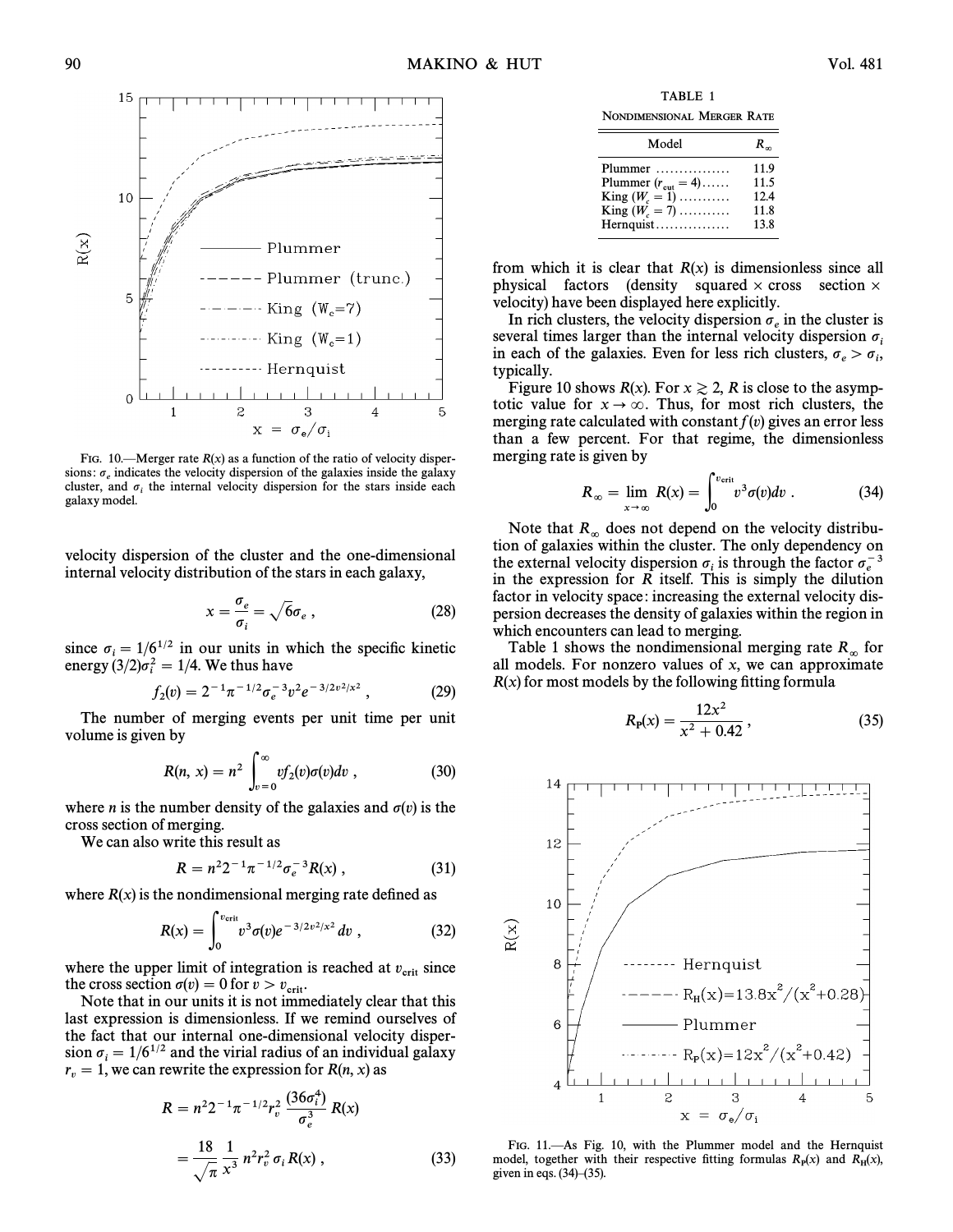

FIG. 12.—Cumulative mass is plotted here for the Plummer model and the Hernquist model. The more extended mass distribution of the latter is responsible for the higher merger rate of the Hernquist model in Figs. 10 and 11.

while for the Hernquist model a better approximation is given by the fitting formula

$$
R_{\rm H}(x) = \frac{13.8x^2}{x^2 + 0.28} \,. \tag{36}
$$

Figure 11 shows these fitting formulae and experimental results. The agreement is quite good. The physical reason behind the fact that the Hernquist model shows a merging rate that is 15% larger than the Plummer model lies in the more extended mass distribution of the former, as is illustrated in Figure 12.

## 5. TIDAL EFFECTS

In our discussion of the merger cross section and the merger rate, we have so far regarded two galaxies as actually merging if the orbital binding energy of the two galaxies after the first encounter is negative. Simple and straightforward as this assumption is, it may not be realistic in some extreme cases, as for example in rich clusters. In such cases, even if two galaxies have become formally bound after their first encounter, they may still be disrupted under the inÑuence of either the tidal forces from the cluster as a whole or the tidal forces from individual nearby galaxies. In the following, we evaluate the magnitude and relevance of both of these effects.

## 5.1. Tidal Effects from the Cluster as a Whole

Consider a cluster consisting of  $N$  galaxies. The tidal force from the cluster would dissolve a pair of galaxies if the separation of the pair is larger than  $fR(ND)^{-1/3}$ , where R is the radius of the cluster and  $D$  is the ratio of the total mass of the cluster to the mass associated with the individual galaxies. The coefficient in this expression would be  $f = \frac{1}{3}$ in the limit in which the cluster mass is all concentrated in the center (Spitzer 1987, eq.  $[5-5]$ ). For more realistic mass distributions, the tidal force on a typical merging pair is considerably less, and therefore  $f$  is significantly larger. A reasonable approximation is therefore to simply take  $\bar{f} = 1$ .

Thus, we discard a candidate merger pair if their first apocenter distance exceeds

$$
r_{t, \text{global}} = R(ND)^{-1/3} . \tag{37}
$$

# 5.2. Tidal Effects from Individual Nearby Galaxies

To determine the tidal effects of neighboring galaxies acting as perturbers requires a somewhat more complicated calculation. For a pair of galaxies in the process of merging to become unbound by the encounter with a third galaxy, this latter galaxy should pass within a distance that is sufficiently close, during a time that is sufficiently quick, i.e. before the first fallback. Since most orbits after the first flyby are highly eccentric, the fallback time can be approximated by the orbital period itself, which is given for a pair of galaxies by

$$
T = \pi \sqrt{\frac{2a^3}{m}},
$$
\n(38)

where  $a$  is the semimajor axis of the pair and  $m$  is the mass of one galaxy.

We can apply the usual  $n\sigma v$  argument for the rate in order to determine a disruption criterion of the pair. For the pair to be disrupted, we have

$$
n\sigma vT \ge 1\tag{39}
$$

as an approximate formula. Here we can estimate the density  $n$  to be of order

$$
n = N/R^3 \tag{40}
$$

A typical relative velocity value is given by the virial theorem as

$$
v \sim \sqrt{\frac{2DNm}{R}}\,. \tag{41}
$$

We neglect gravitational focusing for the perturbers, which will fly by with a velocity much higher than the relative velocity of the two merger candidates around the apocenter of their first orbit. This means that we can use the geometrical cross section

$$
\sigma = \pi r^2 \ . \tag{42}
$$

We can make a quantitative estimate for this cross section as follows. The average amount of energy transferred by a third galaxy that passes at a distance  $r$  from one of the

galaxies in the pair is given in the impulse approximation by  
\n
$$
\Delta E \sim \frac{1}{2} m \left(\frac{m}{vr}\right)^2.
$$
\n(43)

This energy change must be larger than the binding energy of the pair  $m^2/2a$ . Thus, we obtain

$$
r^2 \sim a m/v^2 \tag{44}
$$

as the maximum encounter distance to disrupt a pair.

We can find a second expression for this distance, using equation (39). Using both expressions to eliminate  $r$  and substituting  $v$  from equation (41), we find

$$
a > (2/\pi^4)^{1/5}RN^{-1/5}D^{1/5}
$$
 (45)

as the condition for disruption. Taking into account that the first bound orbit, after the initial encounter, is likely to be highly eccentric, we can approximate the apocenter distance after the first encounter to be  $r_{\text{apo}} \simeq 2a$ . The criterion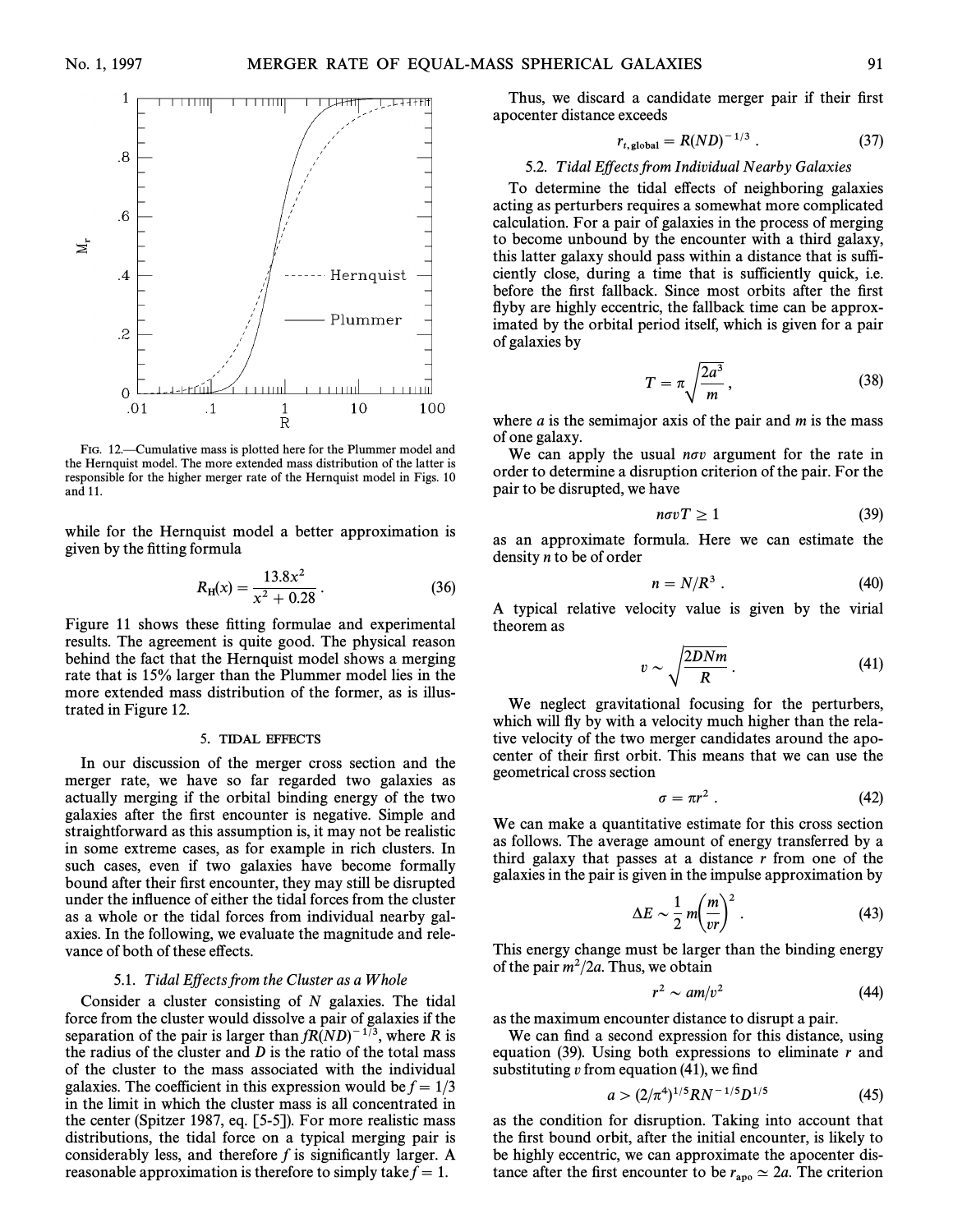for tidal disruption from a single nearby galaxy then becomes  $r_{\rm apo} > r_{\rm t~local}$ , with

$$
r_{t,\text{local}} = RN^{-1/5}D^{1/5} \ . \tag{46}
$$

Comparing equations  $(37)$  and  $(46)$ , we see that the latter critical distance exceeds the former by a factor

$$
r_{t,\text{local}}/r_{t,\text{global}} = N^{2/15} D^{8/15} > 1 , \qquad (47)
$$

since  $D \ge 1$  by definition. Typical values for this ratio will be  $\sim$  10 for rich clusters.

In conclusion, we see that the tidal forces exerted by neighboring galaxies are less important than the tidal force exerted by the parent cluster as a whole, in its effectiveness to disrupt a galaxy pair while it has become bound after its first encounter.

How large is the critical distance  $r_t = \min (r_{t,\text{local}})$ <br>  $r_{\text{ref}} = \frac{r_{t,\text{local}}}{r_{\text{total}}}$ r for tidal disruption in real clusters? For a<br>
clusters? For a distruction in real clusters? For a<br>
cluster of N calaxies and using the notion introduced in cluster of  $N$  galaxies, and using the notion introduced in equation (28), we find that the half-mass radius of the cluster is larger than that of the individual galaxies by a factor of  $ND/x^2$ . Thus, using equation (37) we obtain

$$
r_t = (ND)^{2/3} x^{-2} r_h , \qquad (48)
$$

for the maximum apocenter distance after the encounter at which tidal disruption can be avoided.

To sum up, tidal effects will disrupt those mergers that have a binding energy less than a critical value  $E_t$ , given by

$$
E_t \sim \frac{M^2}{r_t} = \frac{-5x^2E}{(ND)^{2/3}} = \frac{5}{4} \frac{x^2}{(ND)^{2/3}},
$$
 (49)

where we have used equation (2), with  $E$  the internal energy of one galaxy  $(E = -\frac{1}{4}$  in our units; see eq. [6]).<br>For typical clusters, E, lies in the range 0.01

For typical clusters,  $E_t$  lies in the range  $0.01 \le E_t \le 0.1$ .<br>For example for a cluster with  $N = 100$ ,  $D = 3$ , and  $x = 2$ . For example, for a cluster with  $N = 100, D = 3$ , and  $x = 2$ , we have  $E_t \sim 0.1$ , while for a rich cluster with  $N = 1000$ ,<br> $D = 10$  and  $x = 3$  we have  $E \sim 0.02$  $D = 10$ , and  $x = 3$ , we have  $E_t \sim 0.02$ .

### 5.3. Sensitivity of Cross Sections to Tidal Effects

In order to calculate the cross section as a function of critical binding energy for tidal disruption  $E_t$ , we could neglect the case of  $E = 0$ . perform a systematic search as we did for the case of  $E_t = 0$ .<br>Since this would require returning many of our simulations Since this would require rerunning many of our simulations separately for each value of  $E_t$ , it would be preferable to  $E_t$  whether an appropriate approximation exists that check whether an appropriate approximation exists that would allow us to derive a merging criterion for nonzero  $E_t$  to a reasonable accuracy.

The merging criterion is expressed as

$$
E_1 = E_0 + \Delta E < E_t \,, \tag{50}
$$

where  $E_0$  and  $E_1$  are the orbital binding energy of two galaxies before and after the first encounter, and  $\Delta E$  is defined as  $E_1 - E_0$ .  $\Delta E$  is a function of collision parameters a and n or n and n as described in 8.3.  $\rho$  and v, or  $r_p$  and  $v_p$ , as described in § 3.

As an approximation, we assume that  $\Delta E$  is determined essentially by  $r_p$  alone, at least when the relative velocity is close to the critical velocity for merging. Thus, we have, as a first approximation,

$$
\Delta E = -\frac{1}{2}\mu v_{\rm crit}^2 \,, \tag{51}
$$

and therefore

$$
E_1 = \frac{1}{2}\mu(v^2 - v_{\rm crit}^2) \,. \tag{52}
$$

It is reasonable to expect this assumption to be quite good for most cases since  $v_p$  is determined mainly by the potential <sup>p</sup> energy at minimum separation and depends only weakly on  $v$ , the velocity at infinity.

To test whether this approximation is satisfactory, we compare the result of our numerical experiments and the theoretical estimate obtained by assuming that  $\Delta E$  is independent of the velocity at infinity. Figure 13 shows the orbital energy of the relative motion of the two galaxies, in units of the kinetic energy associated with the critical velocity  $v_{\rm crit}$ ,

$$
\epsilon_{\rm orb} = \frac{2E_{\rm orb}}{\mu v_{\rm crit}^2},\tag{53}
$$

plotted against the initial orbital velocity at infinity, in units of the critical velocity. Note that  $v_{\text{crit}}$  is calculated for the pericenter distance  $r_p$  derived from the impact parameter  $\rho$  through the two-body Keplerian gravitational focusing approximation. The approximation of velocity-independent energy dissipation, given by equation  $(52)$ , is given in Figure 13 by the solid curve.

The agreement between theory and experiment is excellent for a wide range of initial relative velocities. Therefore, in the following we will assume that  $\Delta E$  is a function of  $r_p$  alone.

Figure 14 shows the effects of nonzero  $E_t$  in terms of the differential merger rate  $v^3\sigma$ . It is clear that the reduction in the merging probability is significant, especially for the Hernquist model. The reduction is largest for lower velocities, for which a typical binding energy of the orbit after the first encounter is lower, and therefore the vulnerability to tidal effects is larger.

Figure 15 gives the nondimensional merger rate  $R = R(\infty)$  as a function of  $E_t$ . The dependence of  $R_\infty$  on  $E_t$ <br>is similar for different models. For rich clusters with  $E_t \sim 0.02$  the metage rate is  $\frac{3}{2}$  to  $\frac{1}{2}$  of the value for  $F_t = 0$ . For a is similar for different models. For rich clusters with  $E_t \sim$ 0.02, the merger rate is  $\frac{3}{4}$  to  $\frac{1}{2}$  of the value for  $E_t = 0$ . For a

FIG. 13.—Normalized orbital energy  $\epsilon_{orb}$  (eq. [52]) after the first encounter plotted against  $v/v_{crit}$ , the initial relative velocity at infinity in units of the critical velocity for merging. Open circles are the result units of the critical velocity for merging. Open circles are the results for the Plummer model, and filled circles are those for the Hernquist model. The curve shows the approximation that  $\Delta E$  is independent of v (eq. [51]).

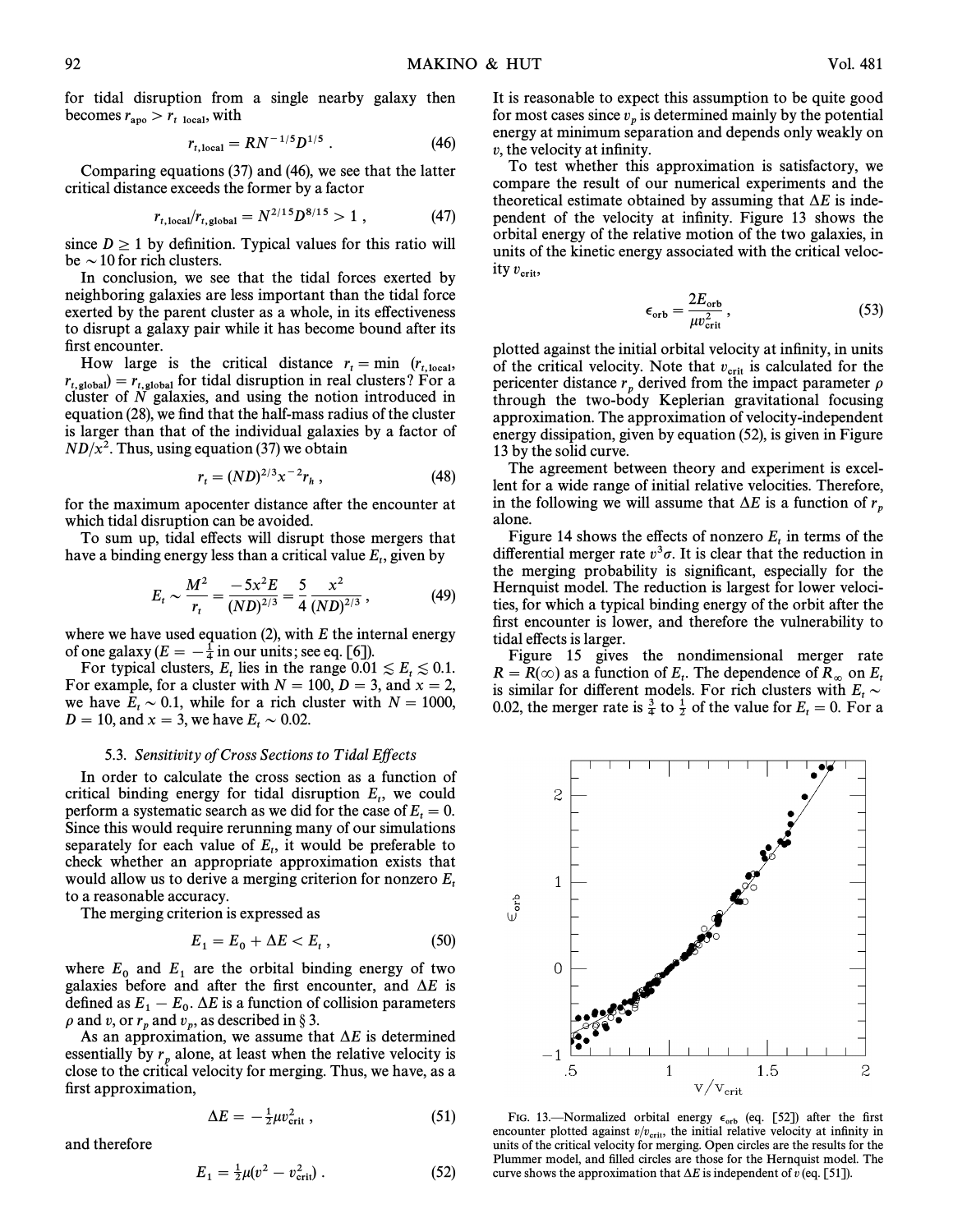

FIG. 14.—Same as Fig. 9, but for nonzero values of the critical binding energy for tidal disruption  $E_t$ . Solid, short-dashed, long-dashed, and dot-dashed Fig. 9, Dut for  $E = 0.002, 0.04, 0.08$  respectively (a) Plymmer (b curves are results for  $E_t = 0, 0.02, 0.04, 0.08$ , respectively. (a) Plummer, (b) King model with  $W_c = 1$ , (c) Hernquist model.

more modest cluster, with  $E_t \sim 0.08$ , the merger rate has dropped to  $\frac{1}{2}$  of the value for  $F = 0$ . dropped to  $\frac{1}{3} - \frac{1}{5}$  of the value for  $E_t = 0$ .<br>Theoretically, *B* should reach zero for

Theoretically, R should reach zero for some finite value of  $E_t$ . Thus, a fitting formula of the form

$$
R = R_0 \left( \frac{E_{t,0} - E_t}{E_{t,0}} \right)^{\gamma}
$$
 (54)

would be an appropriate formula. We found  $E_{t,0} = 0.25$ and  $\gamma = 3$  to give a reasonable fit for both a King model  $(W_c = 7)$  and a Plummer model.

# 6. APPLICATIONS: MERGING IN CLUSTERS OF GALAXIES

As a straightforward application of the merger rates we have determined in the preceding sections, let us take a

cluster of galaxies with a three-dimensional spatial density  $n$ and a one-dimensional velocity dispersion  $\sigma_e$  for the motion <sup>e</sup> of the galaxies in the cluster. These galaxies are all considered to be given by identical Hernquist models, with half-mass radius  $r<sub>h</sub>$  and internal one-dimensional velocity dispersion  $\sigma_i$ . We can use the asymptotic expression  $R_{\infty}$  for dispersion  $\sigma_i$ . We can use the asymptotic expression  $R_{\infty}$  for the merger rate, given by equations (34) and (36), with the relation between the virial radius  $r<sub>v</sub>$  and the half-mass radius  $r_h$  given by equation (4).<br>For a cluster of coloring with a one

For a cluster of galaxies with a one-dimensional velocity dispersion of  $\sigma_e$  km s<sup>-1</sup>, we can express our main result in physical units as follows. Under the assumption that all galaxies have identical halos, with an internal one-<br>dimensional velocity dispersion of  $\sigma_i$  km s<sup>-1</sup>, we find a relative merger rate (per unit volume of 1 Mpc<sup>3</sup> Gyr<sup>-1</sup>) of